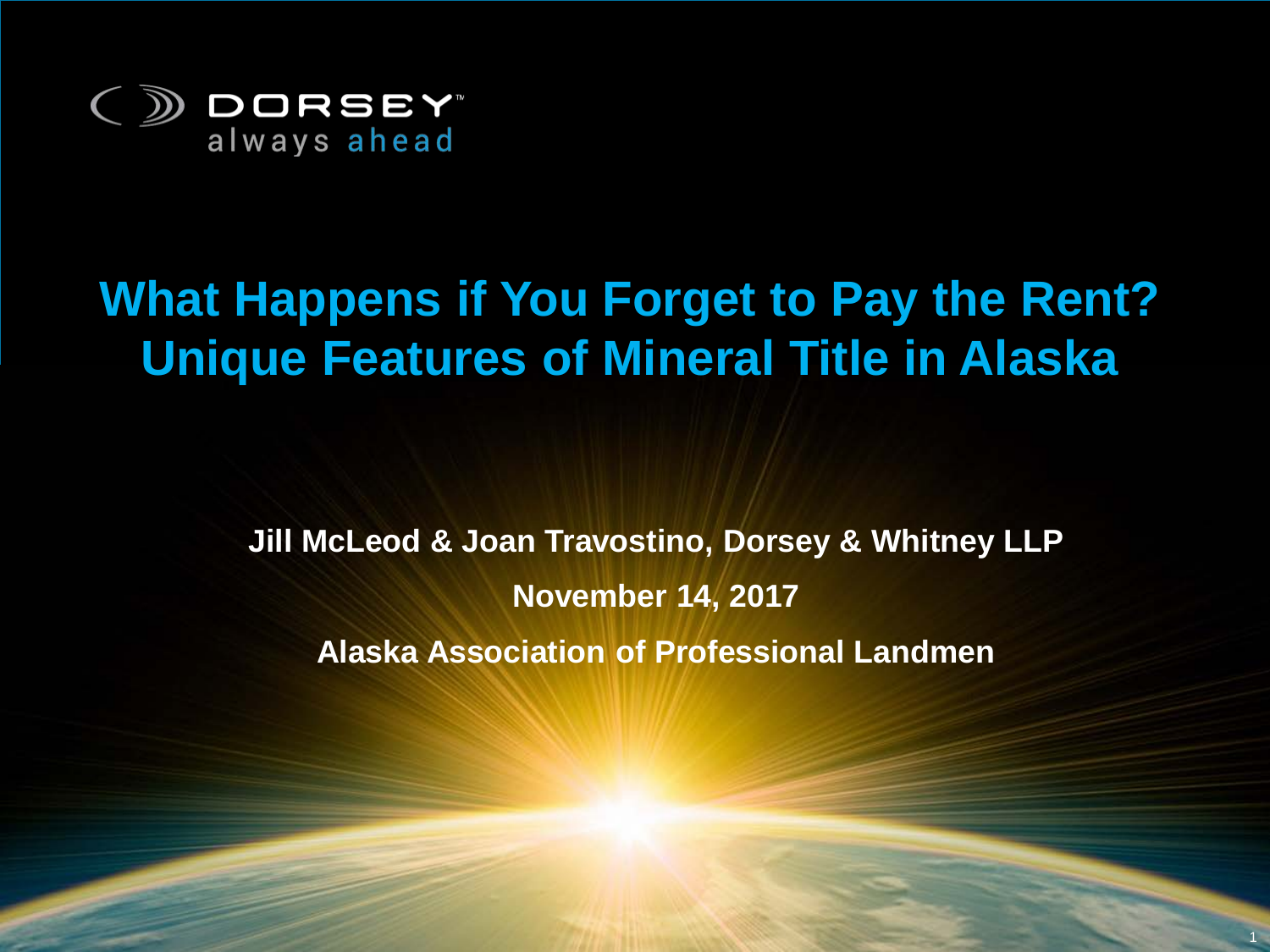- **1. Changing it up - this presentation is mostly about locatable minerals, with information on oil and gas leases for contrast.**
- **2. Locatable minerals can be developed on federal lands and state lands.**
- **3. Under both federal law and state law for locatable minerals, there are yearly monetary obligations, which if missed are fatal to the right to the minerals, unless one fits into an exception.**
- **4. In some circumstances, federal law requires labor to be performed on a mining claim and setout in an affidavit that has to be recorded. State law requires labor to be performed on all mining claims and minerals leases and set out in an affidavit that has to be recorded.**

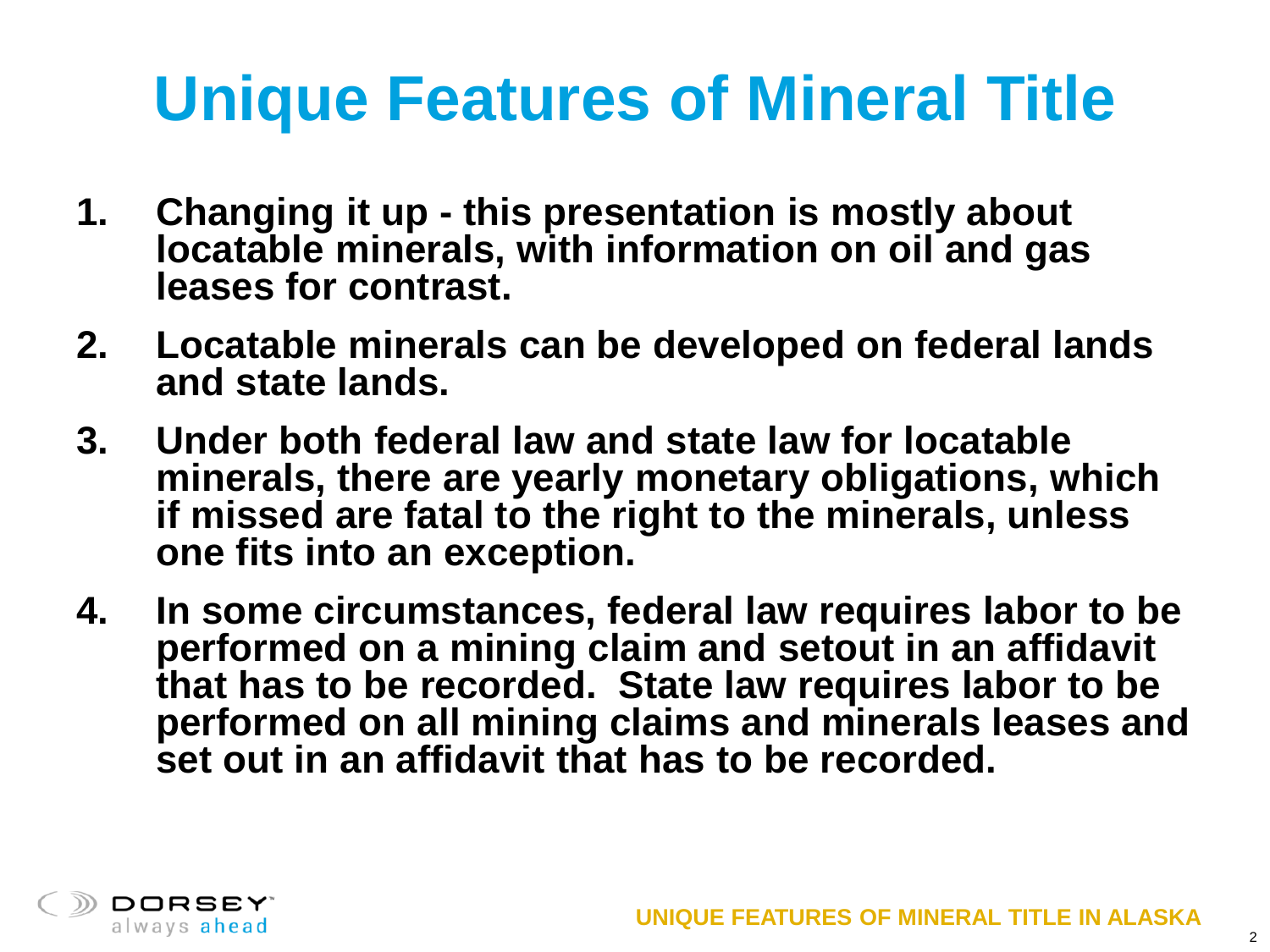- **4. Federal law first. Under the federal mining law 30 U.S.C. sec.**  22-54, the owner of a mining claim has the obligation to pay a<br>yearly maintenance fee (currently \$155 per 20 acres, or each<br>portion of 20 acres of a placer mining claim, and \$155 per<br>lode claim). The fee is due on Septembe
- **5. If one owns ten or fewer mining claims (nationwide), one can submit a Maintenance Fee Waiver Application a/k/a the "small miner exemption". That exemption allows the small miner to perform and record an affidavit of labor and submit the affidavit to BLM by December 30 (not December 31), and not pay the maintenance fee. The Application must be filed with BLM by September 1.**
- 6. With the enactment of Federal Land Policy and Management<br>Act of 1976, if an owner fails to pay on time, the claims are<br>invalidated. If a small miner fails to perform labor, or fails to<br>file with BLM and record an affida

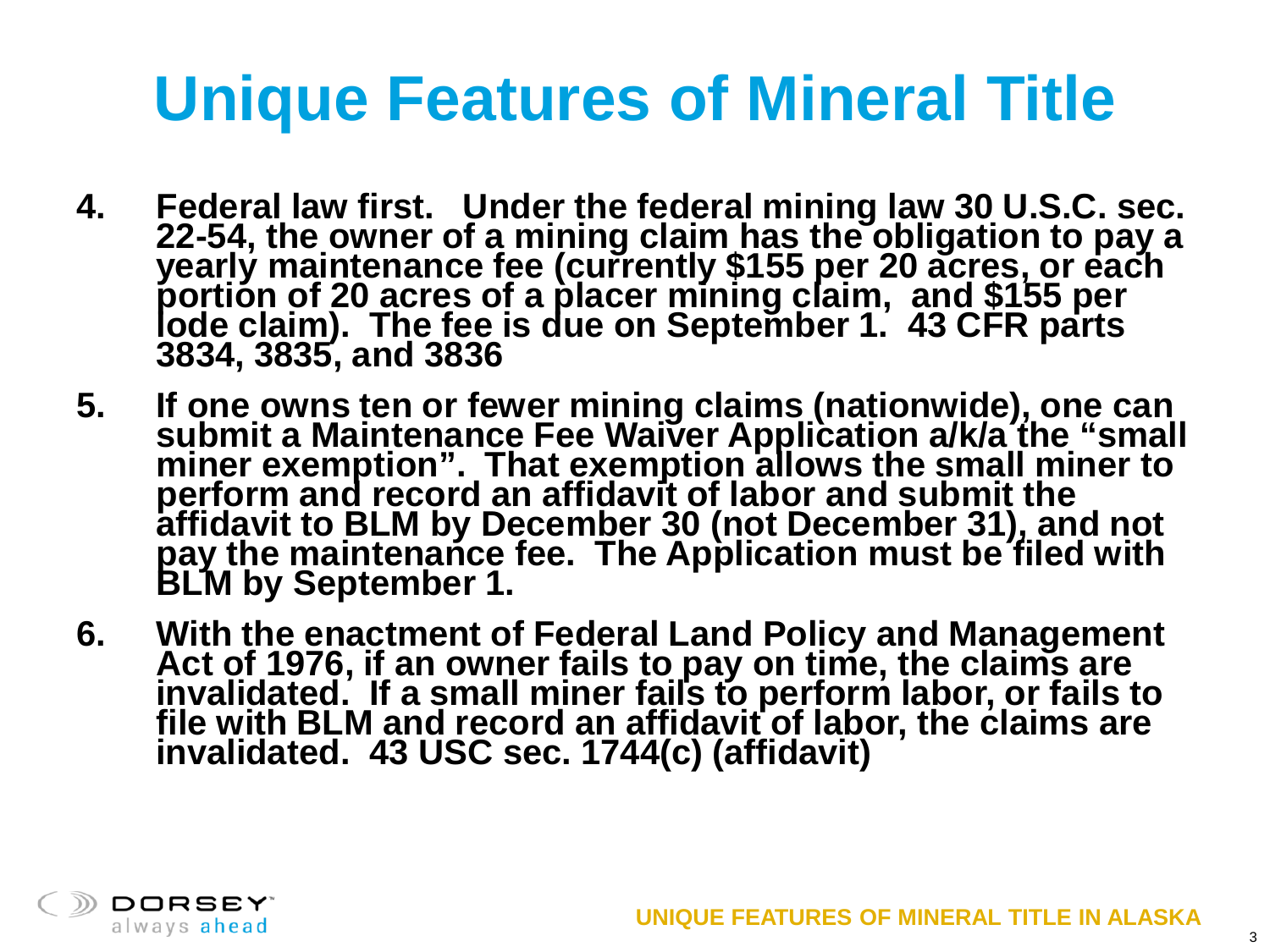- **7. However, there is a difference between the failure to meet a statutory deadline and the failure to meet a regulatory deadline, even though BLM may not recognize the difference.**
- **8. FLPMA did not address the situation in which mining claims are transferred during a labor year (Sept. 1 to Sept. 1) from a small miner to an entity or person who could not qualify for a small miner. There were a number of ways that BLM could have handled this situation by regulation. It chose to enact a regulation that if there was a transfer, the transfer generated an obligation to pay a maintenance fee for the year of the transfer. The regulation continues that if the maintenance fee is not paid, the claims are invalid.**



4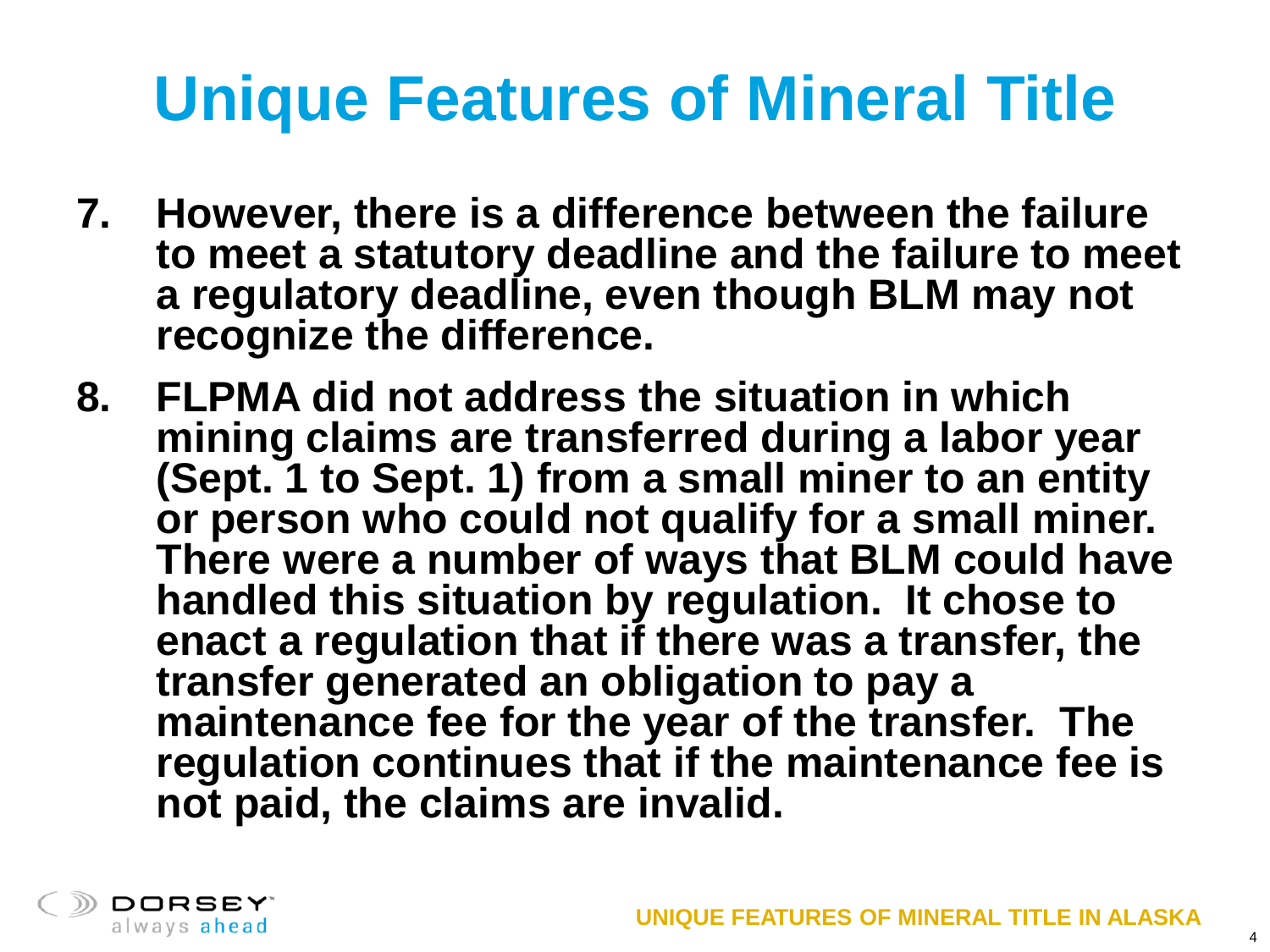- **9. In 1998, IBLA ruled that the BLM requirement was a regulatory requirement, which carries with it the requirement of notice and a period to cure by the agency. Tom L. Lee, 145 IBLA 272 (1998) However, under the Obama administration, when faced with the same fact pattern, BLM refused the opportunity to cure. The owner appealed the decision to the IBLA, which held that the owner was entitled to the opportunity to cure. Valdez Creek Mining, LLC IBLA 2014-148 (September 29, 2015).**
- **10. "Whether a requirement to pay maintenance fees in the year of purchase is provided by statute or solely by regulation is significant. This is because the Board has long held that failure to comply with a statutory requirement cannot be fixed, or cured, whereas failure to comply with a regulatory requirement is curable." Valdez Creek, at p. 4.**
- **11. BLM, now having two adverse decisions, on the same fact pattern, provided the administrative opportunity to cure.**

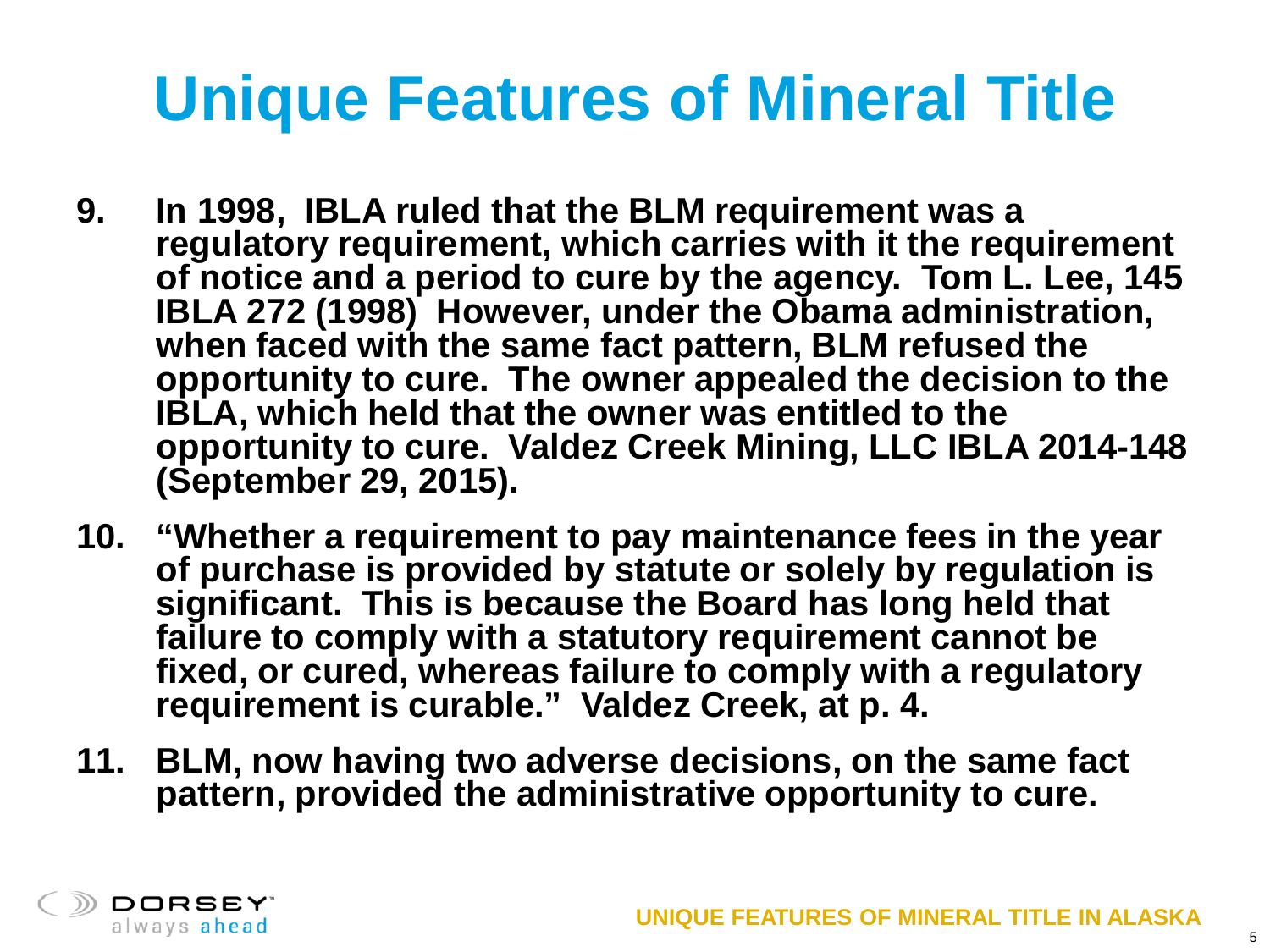- **1. Federal oil & gas leases. Require payment of annual rent during the primary term and before discovery in paying quantifies.**
- **2. If lessee fails to make timely rental payments, lease will automatically terminate.**
- **3. But lease can be reinstated in certain circumstances.**
- **4. Class I Reinstatement. (i) Pay full rental within 20 days after due date, (ii) failure justified and not due to lack of reasonable diligence, (iii) file petition for reinstatement within 60 days after notice of termination, and (iv) lands can't be subject to newly issued lease/otherwise unavailable for leasing.**
- **5.** Class II Reinstatement. Unlike Class I reinstatement,<br> does not require lessee to justify when it failed to make **payment. Similar qualifications to Class I and may show failure inadvertent and did not deliberately fail to**  make payment. Subject to increased rental & royalty.

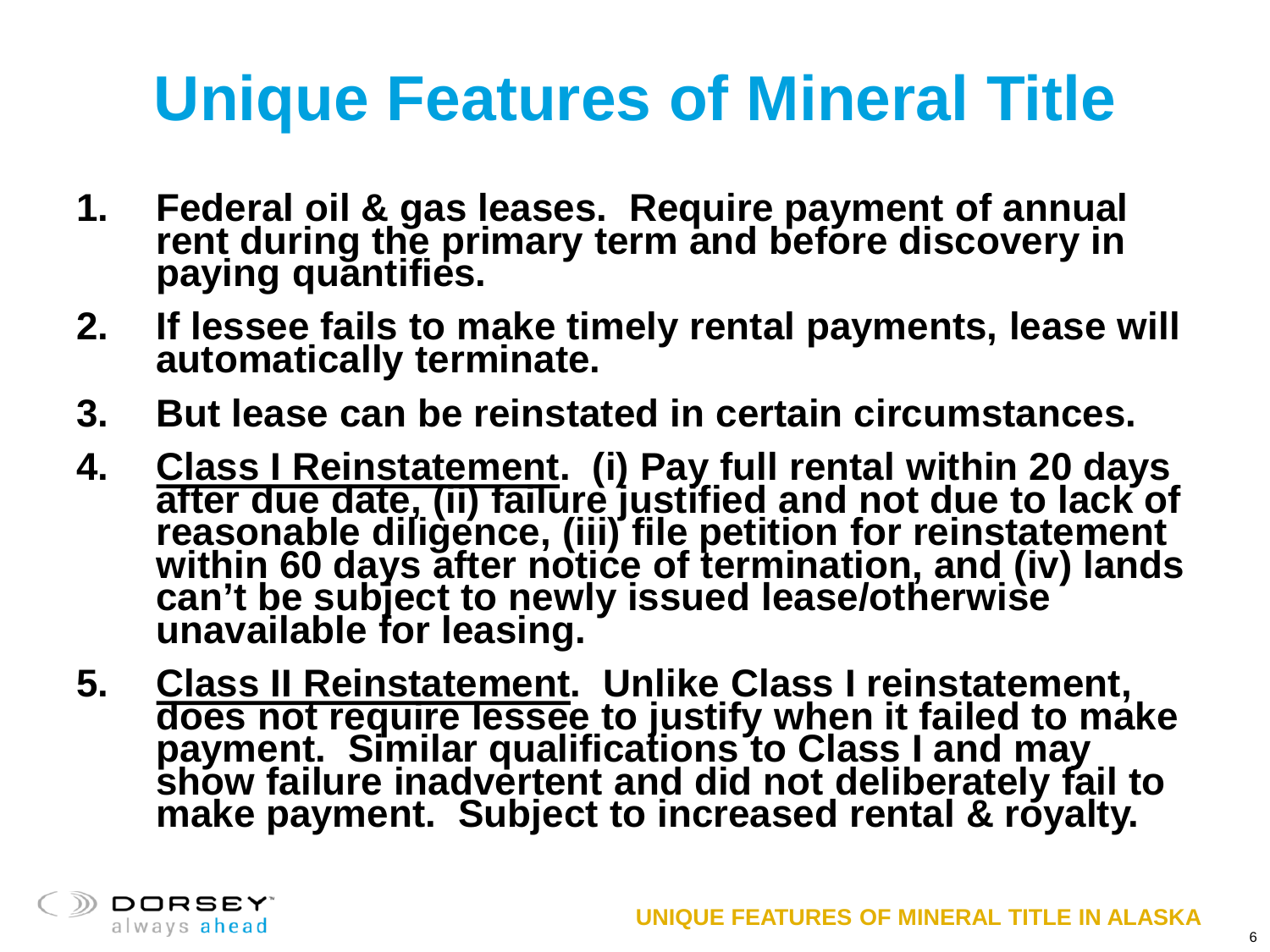- **1. Moving to Alaska state law. For mining claims, Alaska state law has three obligations: a rental fee, annual labor, and production royalty. Failure to meet these obligations can be fatal to a state mining claim. AS 38.05.265.**
- **2. The rental fee comes out of the statehood act which requires that the state earn an income from its mineral interests. AS 38.05.211. Prior to the rental fee, claim owners did not pay the State for the rights to explore and develop minerals. The rental fee increases based on the age of the mining claim. Payment is due by November 30. Annual rental ranges from \$35 to \$680 per mining claim.**

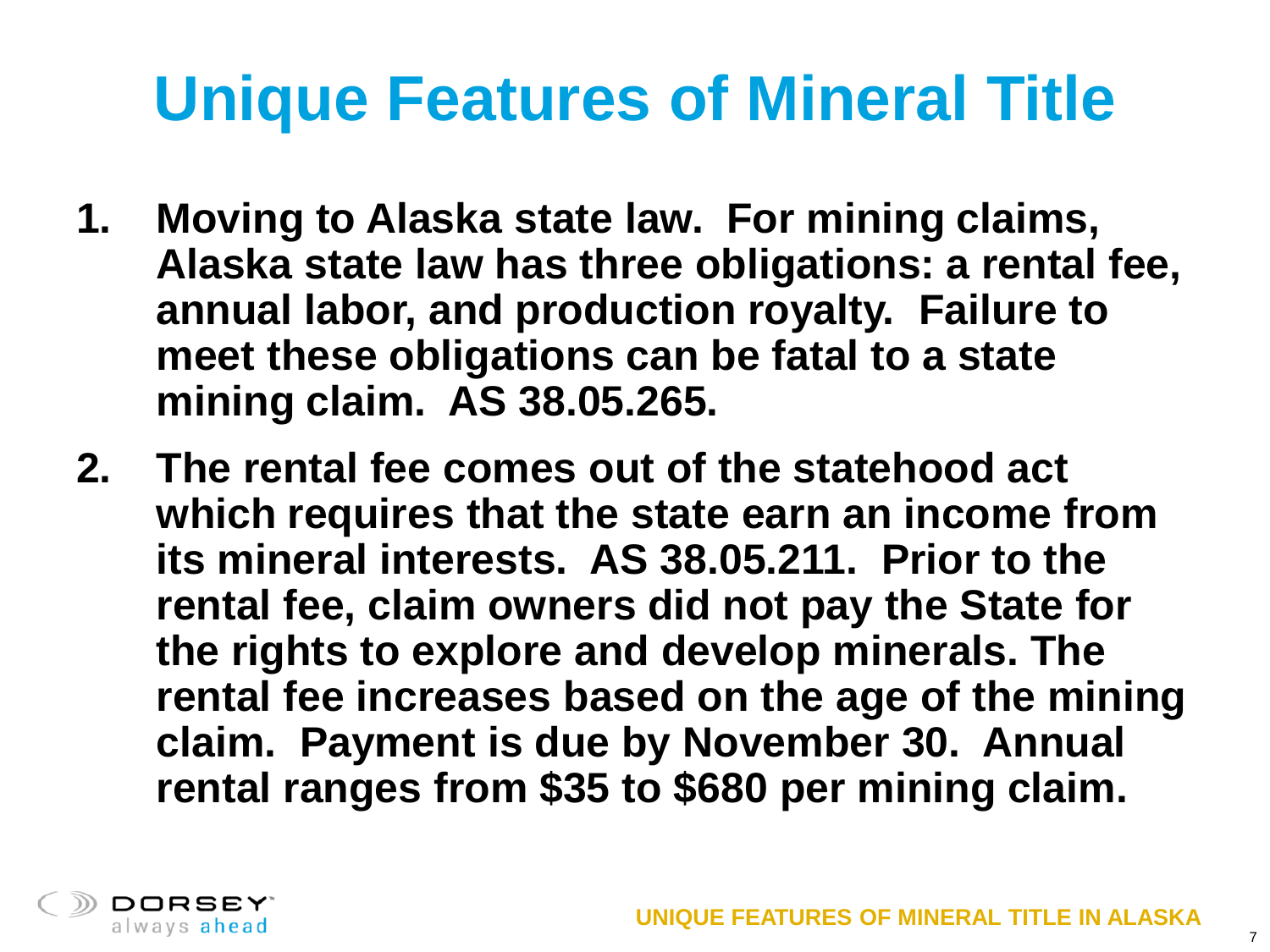**3. The requirement of annual labor in the State of Alaska is from the federal law concept that if one holds a mining claims, the owner should be putting effort into the ground each year to advance the development of the minerals. It is ironic that this requirement is now missing in federal law, except for the small miner exemption. Under State law, annual labor has to be performed between September 1 and September 1, and then an affidavit documenting that annual labor must be recorded by November 30. AS 38.05.210**

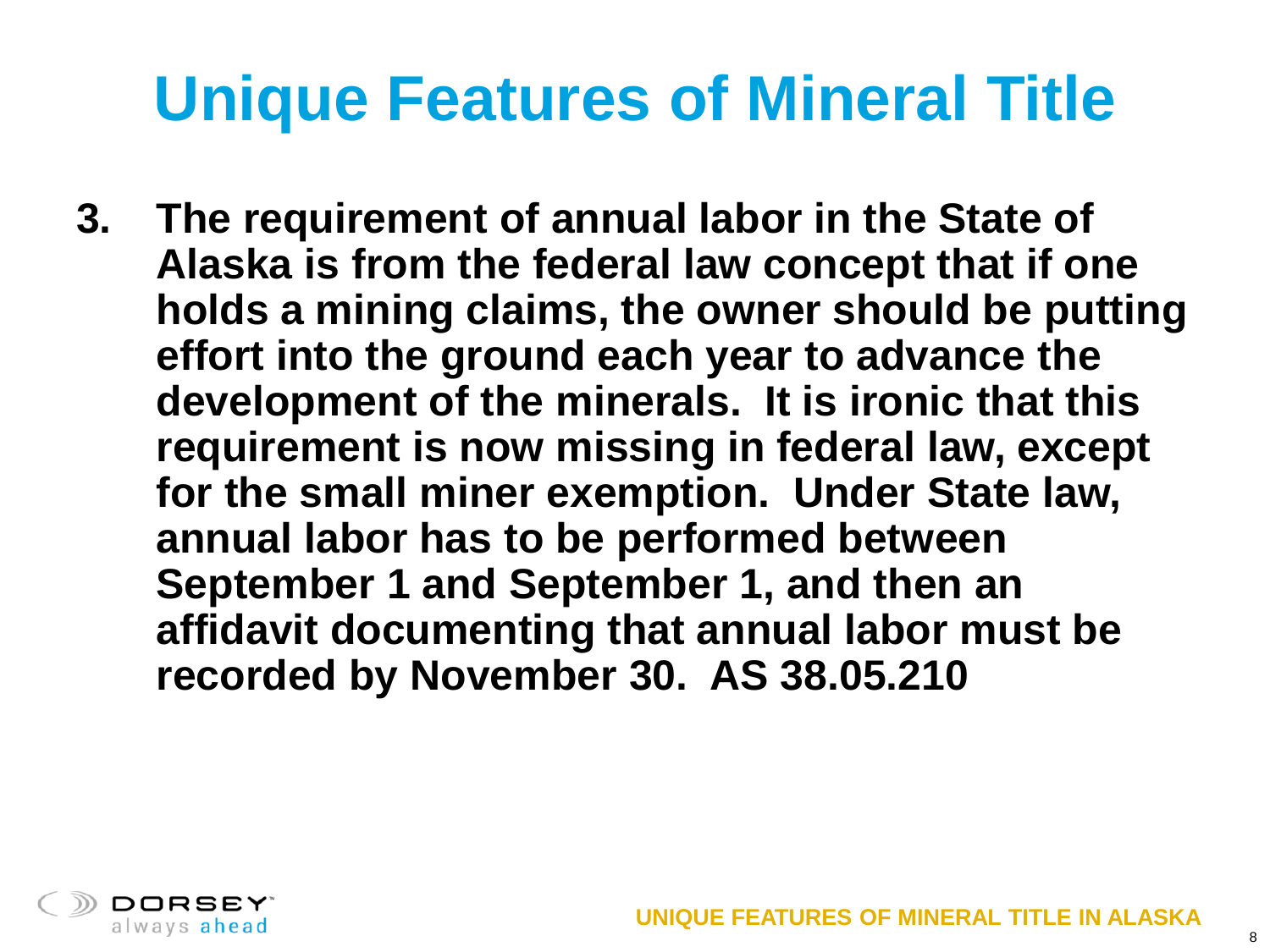- **4. Under State law, if an owner anticipates that no labor will be performed, the owner has the right to make a payment in lieu of labor by September 1 for no more than five years in a row.**
- **5. Production royalty: AS38.05.212. 3% of net income as defined in AS 43.65.**
- **6. In contrast to federal law, State law allows for a cure under certain circumstances and assesses a fee for the cure. AS 38.05.265.**
- **7. Under State law, any cure has to be completed before there is a competing mining claim. This means that the owner waits for 45 days after the completion of the cure to find out if there is a competing mining claim.**

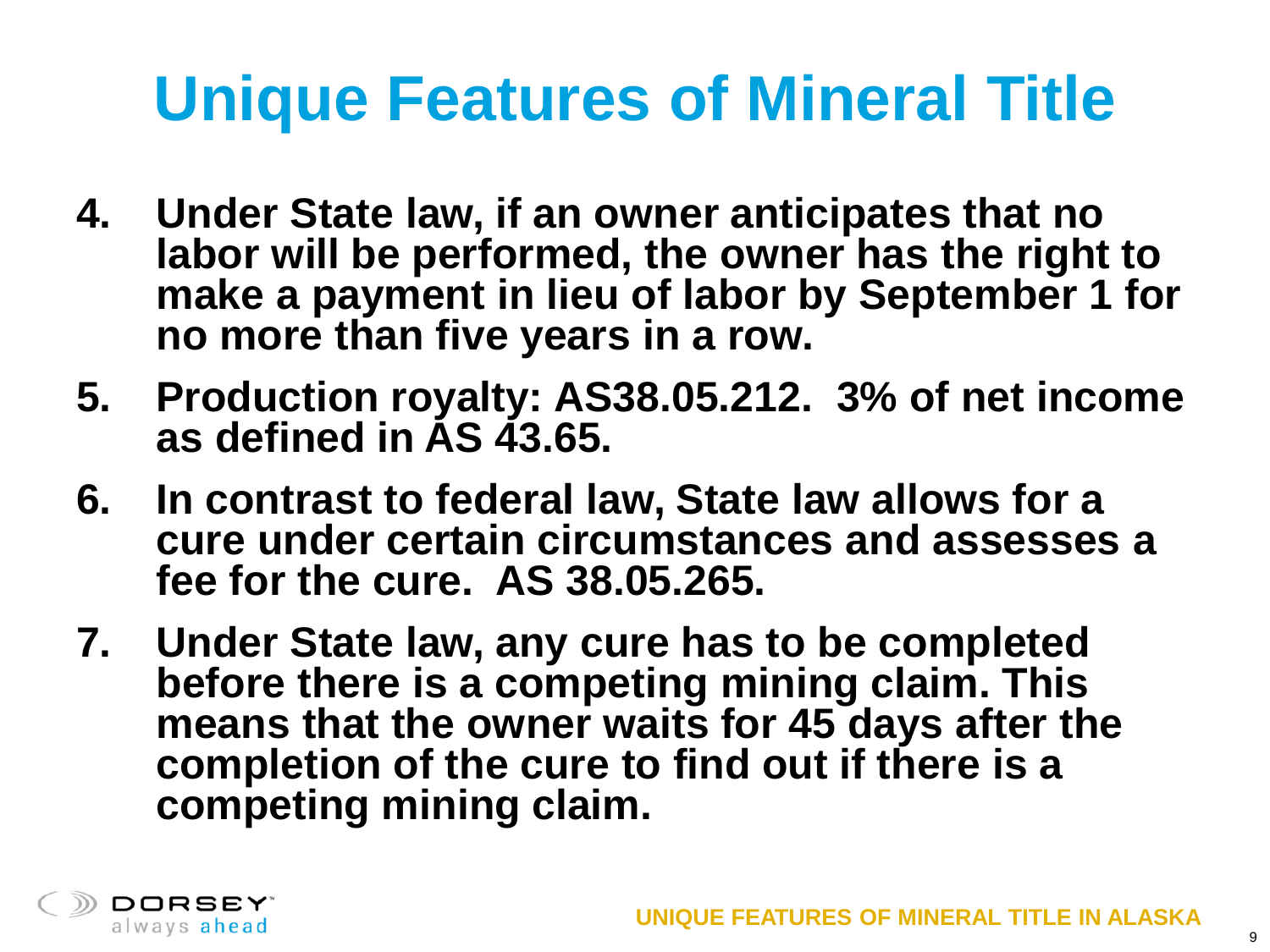- **7. If the owner misses the deadline of November 30 for annual rental, to complete the cure, the owner must pay the annual rental and a cure fee equal to the annual rental.**
- **8. If the owner fails to record an affidavit of annual labor by November 30, or there is an error in the affidavit, to complete the cure the owner must record a correct affidavit of annual labor and pay a cure fee equal to the annual rental.**
- **9. What if the owner fails to make the payment in lieu of annual labor by Sept. 1? We found out this year that the State allowed that to failure to be cured by making the payment in lieu of labor, and the cure fee.**

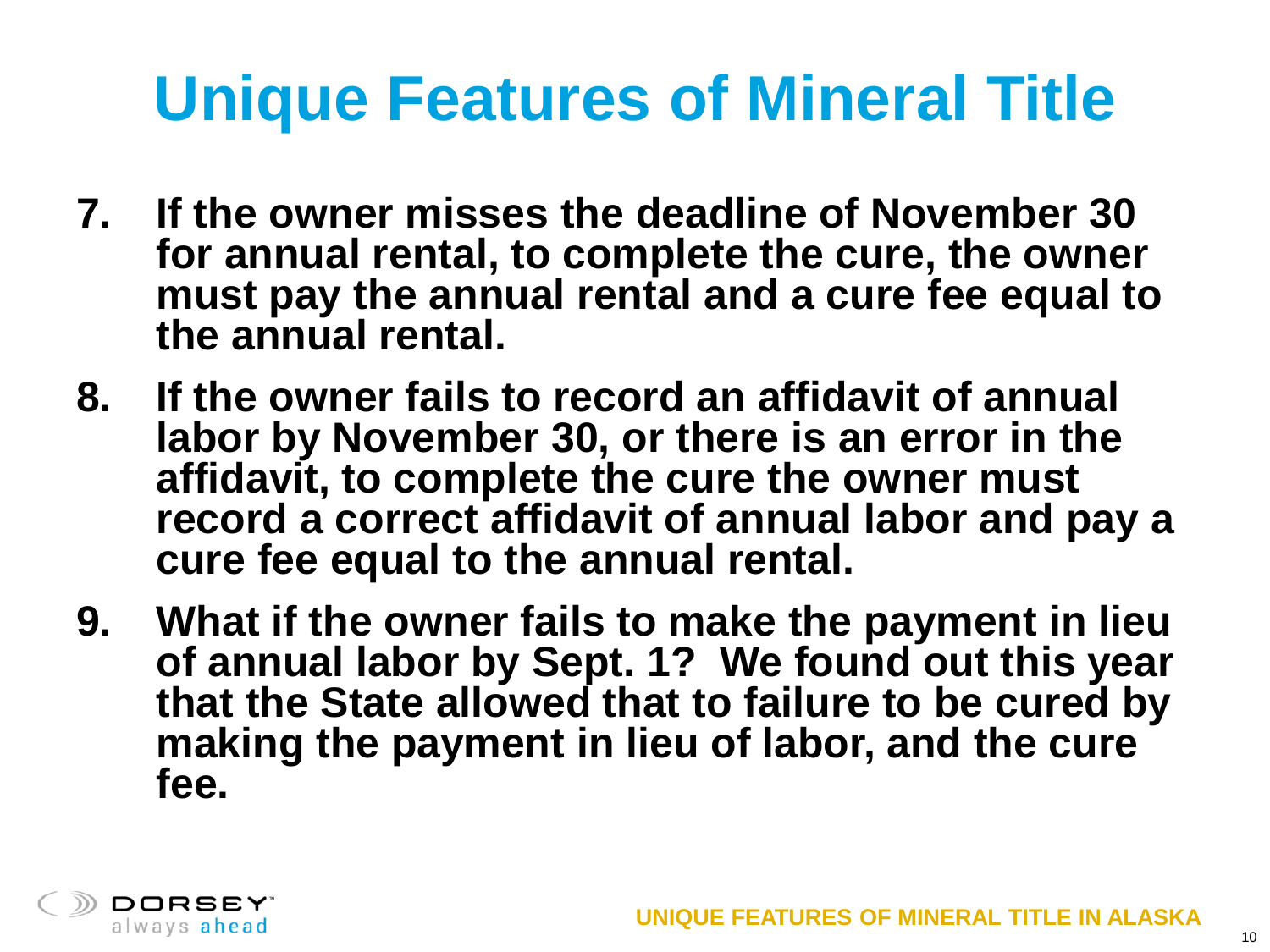- **10. Certificate of substantial compliance option. AS 38.05.185(b): Failure on the part of a mining lessee or locator to comply strictly with AS 38.05.185- 38.05.275 and regulations adopted under those sections does not invalidate the rights of mining lessee or a locator if it appears to the satisfaction of the commissioner that the mining lessee or locator complied as nearly as possible under the circumstances of the case, and that no conflicting rights are asserted by any other person. This statute is the basis of obtaining a "certificate of substantial compliance." Reasons needed for the action have varied among administrations. Maybe the tool for pre 1989 filings.**
- **11. Mineral leases provide for notice and cure.**

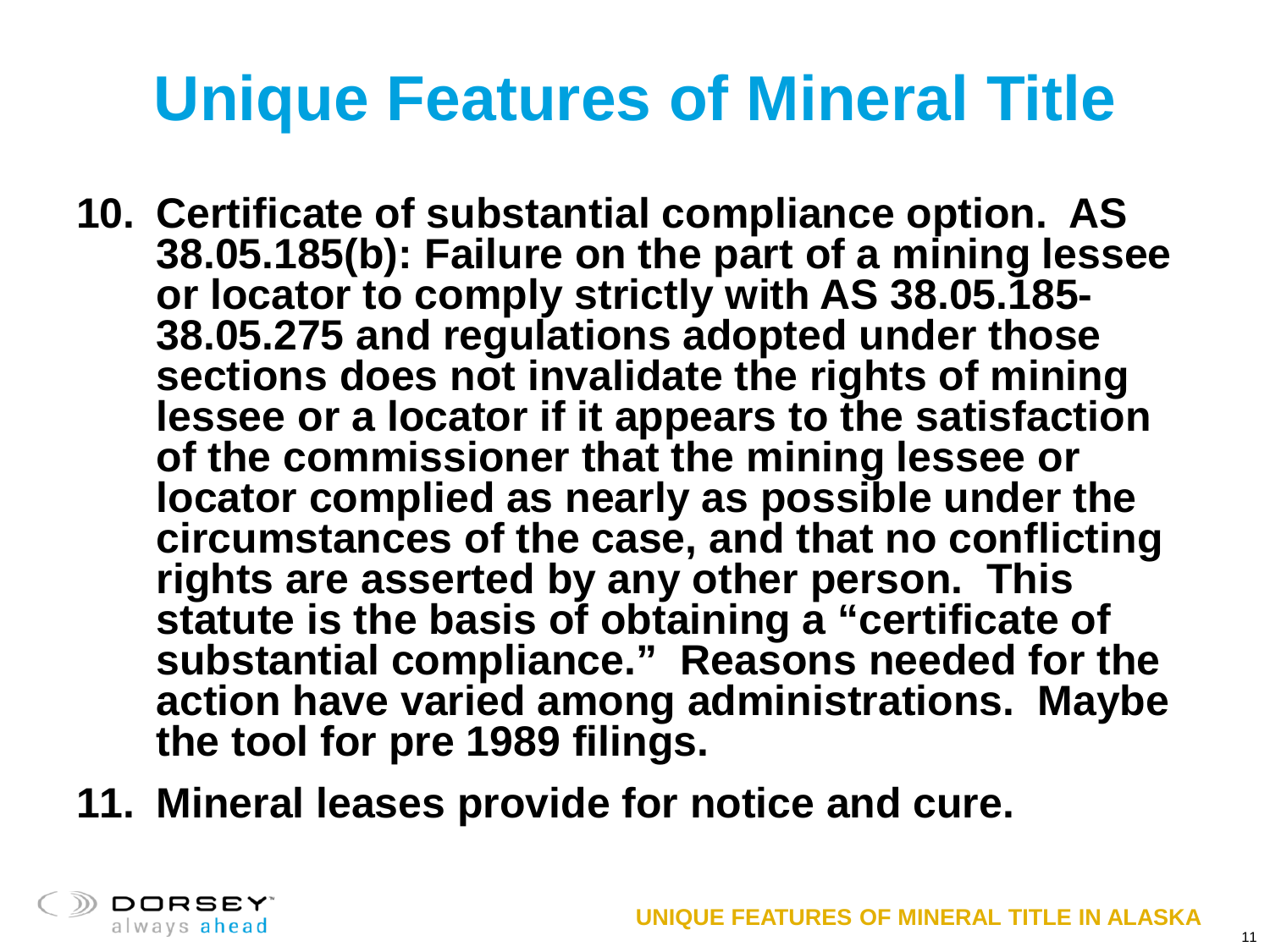- **1. State oil and gas leases. Lessee shall pay annual rent in advance before annual anniversary.**
- **2. If annual rent is not timely paid, and no well capable of producing oil & gas in paying quantities, lease automatically terminates. (11 AAC 83.170)**
- **3. Lease can be reinstated if failure to pay rent was (i) justifiable and not due to lack of reasonable diligence, (ii) pay rent within 15 days of notice of termination, and (iii) provide statement and supporting evidence of reasons for failure to pay. Can also cure deficient payment if justifiable. (11 AAC 83.175)**
- **4. Payment prevented/delayed by unforeseen**  circ̃umstances beyond léssee's control – <u>not</u> ignorance<br>of law, inability to <u>pay, e</u>rror or oversight, forgetfulness, **failure to receive bill. Illness, accidents, death, acts of God, error by third party (department, USPS, courier) may be grounds.**